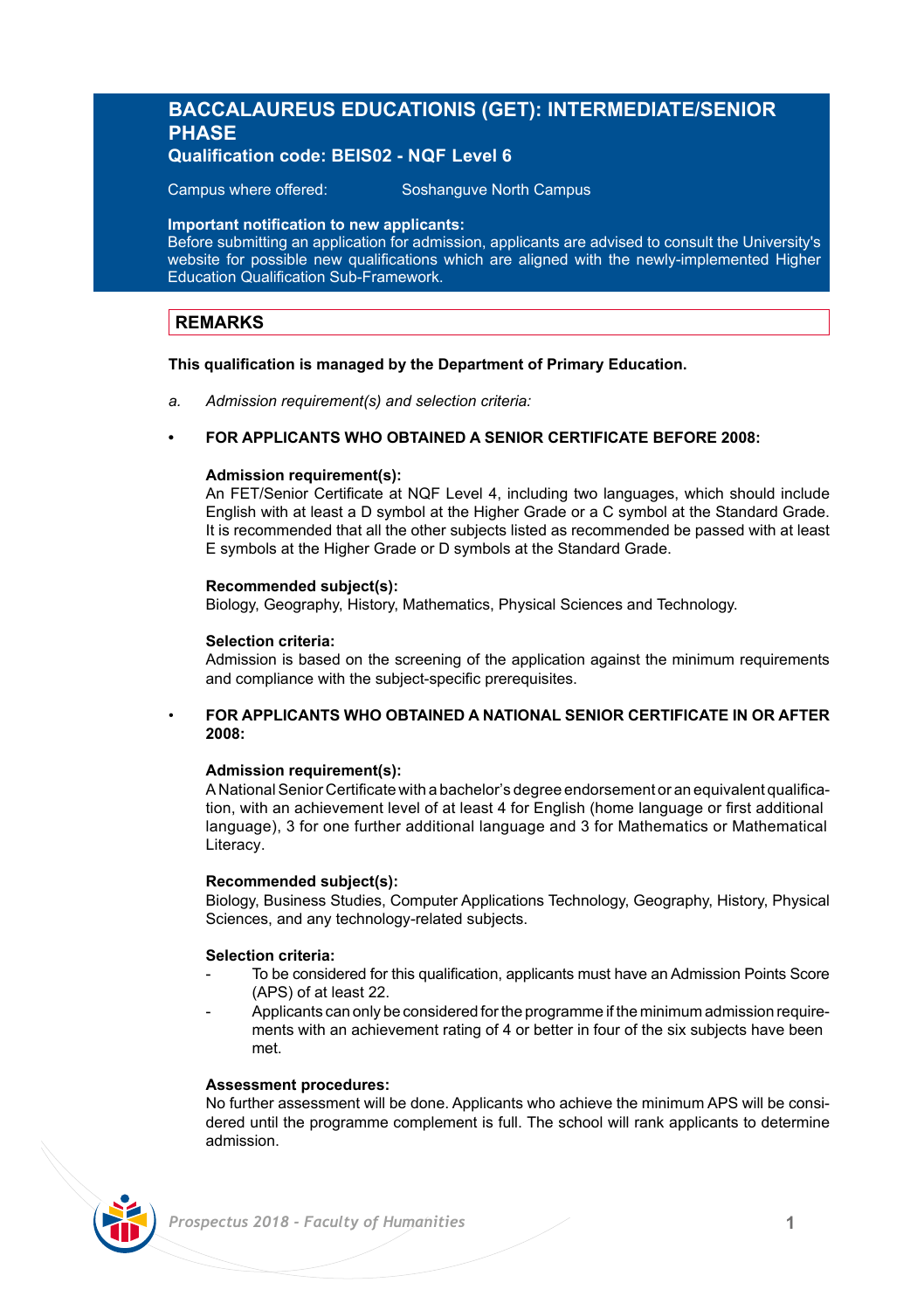- *b. Minimum duration:* Four years.
- *c. Presentation:*  Day classes.
- *d. Intake for the qualification:* January only.
- *e. Exclusion and readmission:* See Chapter 2 of Students' Rules and Regulations.
- *f. Recognition of Prior Learning (RPL), equivalence and status:* See Chapter 30 of Students' Rules and Regulations.
- *g. Subject credits:* Subject credits are shown in brackets after each subject.

Key to asterisks:

Information does not correspond to information in Report 151. (Deviations approved by the Senate in August 2005, March 2006, September 2007, May 2009 and SENEX on 22 June 2011.)

# **CURRICULUM**

### **THE SUBJECTS PRINTED IN BOLD ARE NOT FOR REGISTRATION PURPOSES.**

### **FIRST YEAR**

| <b>CODE</b>          | <b>SUBJECT</b>                                                    | <b>CREDIT</b> | <b>PREREQUISITE SUBJECT(S)</b> |
|----------------------|-------------------------------------------------------------------|---------------|--------------------------------|
| CLY100T              | Computer Literacy I                                               | (0,040)       |                                |
| <b>EGT110T</b>       | Educational Management I*                                         | (0.035)       |                                |
| <b>ENE130B</b>       | English (Education) I                                             | $(0,100)^*$   |                                |
| LEA100T              | Learning Areas I*                                                 | (0, 280)      |                                |
| PDF100T              | <b>Professional Studies I</b>                                     |               |                                |
| PDF10PT              | Professional Studies: General<br>Professional I                   | (0, 140)      |                                |
| PDF10QT              | Professional Studies: Teaching Practice I                         | (0,040)       |                                |
| SSD <sub>100</sub> T | Specific Didactics: Subject/Learning<br>Areas I                   | (0, 280)      |                                |
| <b>TOE110T</b>       | Theory of Education I*                                            | (0.035)       |                                |
|                      | plus one* of the following languages as determined by the school: |               |                                |
| AFE150B              | Afrikaans (Education) I                                           | $(0.050)^*$   |                                |
| <b>IZE120B</b>       | IsiZulu (Education) I                                             | $(0.050)^*$   |                                |
| SNR110B              | Northern Sotho (Education) I                                      | $(0.050)^*$   |                                |
|                      | TOTAL CREDITS FOR THE FIRST YEAR:                                 | 1,000         |                                |

### **SECOND YEAR**

| <b>CODE</b>                          | <b>SUBJECT</b>                                                               | <b>CREDIT</b>                     | <b>PREREQUISITE SUBJECT(S)</b>                                                  |
|--------------------------------------|------------------------------------------------------------------------------|-----------------------------------|---------------------------------------------------------------------------------|
| CLY210T<br>EGT210T<br><b>ENE210B</b> | Computer Literacy II<br>Educational Management II*<br>English (Education) II | (0,040)<br>(0.060)<br>$(0,120)^*$ | Computer Literacy I<br><b>Educational Management I</b><br>English (Education) I |
| <b>PDF200T</b>                       | <b>Professional Studies II</b>                                               |                                   |                                                                                 |
| PDF20PT                              | Professional Studies: General<br>Professional II                             | (0, 160)                          | Professional Studies I                                                          |

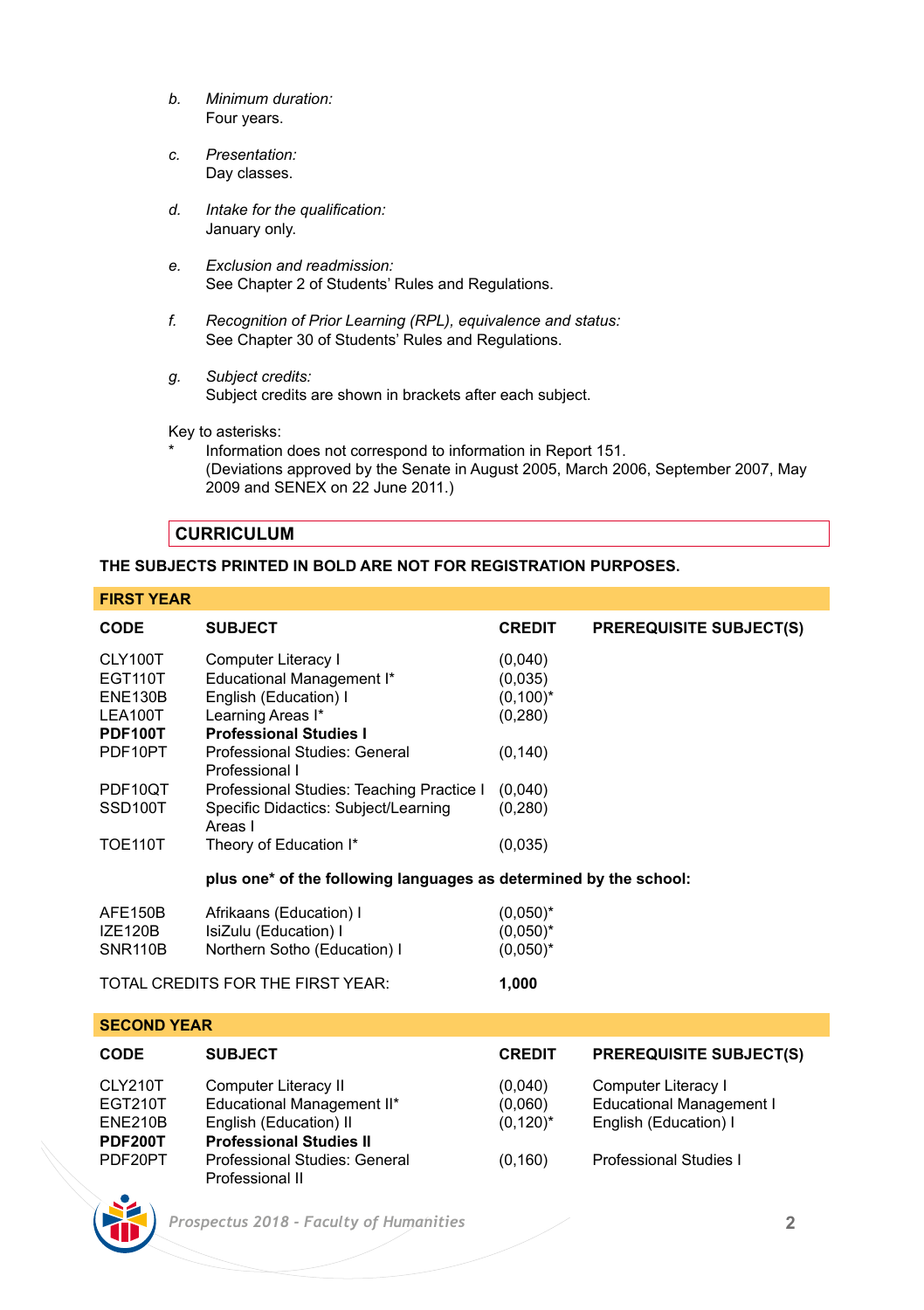| PDF20OT | Professional Studies: Teaching Practice II (0,040) |         | Professional Studies I                           |
|---------|----------------------------------------------------|---------|--------------------------------------------------|
| SSD200T | Specific Didactics: Subiect/Learning<br>Areas II   | (0.140) | Specific Didactics: Subiect/<br>Learning Areas I |
| TOE210T | Theory of Education II*                            | (0.060) | Theory of Education I                            |

### **plus one\* of the following languages as determined by the school:**

| AFE210B | Afrikaans (Education) II      | (0.080) | Afrikaans (Education) I      |
|---------|-------------------------------|---------|------------------------------|
| IZE200B | IsiZulu (Education) II        | (0.080) | IsiZulu (Education) I        |
| SNR210B | Northern Sotho (Education) II | (0.080) | Northern Sotho (Education) I |

### **plus five of the following subjects (subjects are offered in specialisation groups as determined by the school):**

| ART110T        | Art I                       | (0,060) |
|----------------|-----------------------------|---------|
| <b>BIO100T</b> | Biology I                   | (0,060) |
| <b>CMS110B</b> | Computer Science I          | (0,060) |
| DRA100T        | Drama I                     | (0,060) |
| <b>ENT100B</b> | Entrepreneurship I          | (0,060) |
| <b>FWS100B</b> | <b>Physical Science I</b>   | (0,060) |
| GEG110B        | Geography I                 | (0,060) |
| HMC100T        | Human Movement Science I    | (0,060) |
| <b>HTS110T</b> | History I                   | (0,060) |
| <b>MAE110T</b> | Mathematics (ED) I          | (0,060) |
| <b>MAT150B</b> | Mathematics I               | (0,060) |
| <b>MUS100B</b> | Music I                     | (0,060) |
| <b>RGI100T</b> | Religion I                  | (0,060) |
| SLB100T        | School Librarianship (ED) I | (0,060) |
| <b>THE120T</b> | <b>Technology I</b>         | (0,060) |
|                |                             |         |

TOTAL CREDITS FOR THE SECOND YEAR: **1,000**

| <b>THIRD YEAR</b>             |                                                                                                                      |                        |                                                            |  |
|-------------------------------|----------------------------------------------------------------------------------------------------------------------|------------------------|------------------------------------------------------------|--|
| <b>CODE</b>                   | <b>SUBJECT</b>                                                                                                       | <b>CREDIT</b>          | <b>PREREQUISITE SUBJECT(S)</b>                             |  |
| EGT310T<br>ENE300B<br>PDF300T | Educational Management III*<br>English (Education) III<br><b>Professional Studies III</b>                            | (0,060)<br>$(0.060)^*$ | <b>Educational Management II</b><br>English (Education) II |  |
| PDF30PT                       | Professional Studies: General<br>Professional III                                                                    | (0, 150)               | Professional Studies II                                    |  |
| PDF30QT                       | Professional Studies: Teaching Practice III                                                                          | (0,040)                | Professional Studies II                                    |  |
| SSD300T                       | Specific Didactics: Subject/Learning<br>Areas III                                                                    | (0, 240)               | Specific Didactics: Subject/<br>Learning Areas II          |  |
| <b>TOE310T</b>                | Theory of Education III*                                                                                             | (0,060)                | Theory of Education II                                     |  |
|                               | plus one* of the following languages as determined by the school:                                                    |                        |                                                            |  |
| AFE300B                       | Afrikaans (Education) III                                                                                            | $(0.030)^*$            | Afrikaans (Education) II                                   |  |
| IZE300B                       | IsiZulu (Education) III                                                                                              | $(0.030)^*$            | IsiZulu (Education) II                                     |  |
| SNR310B                       | Northern Sotho (Education) III                                                                                       | $(0.030)^*$            | Northern Sotho (Education) II                              |  |
|                               | plus three of the following subjects (subjects are offered in specialisation groups as<br>determined by the school): |                        |                                                            |  |
| ART200T                       | Art II                                                                                                               | (0.120)                | Art I                                                      |  |

| ART200T        | Art II              | (0, 120) | Art I              |
|----------------|---------------------|----------|--------------------|
| <b>BIO200T</b> | Biology II          | (0, 120) | Biology I          |
| CMS200B        | Computer Science II | (0, 120) | Computer Science I |

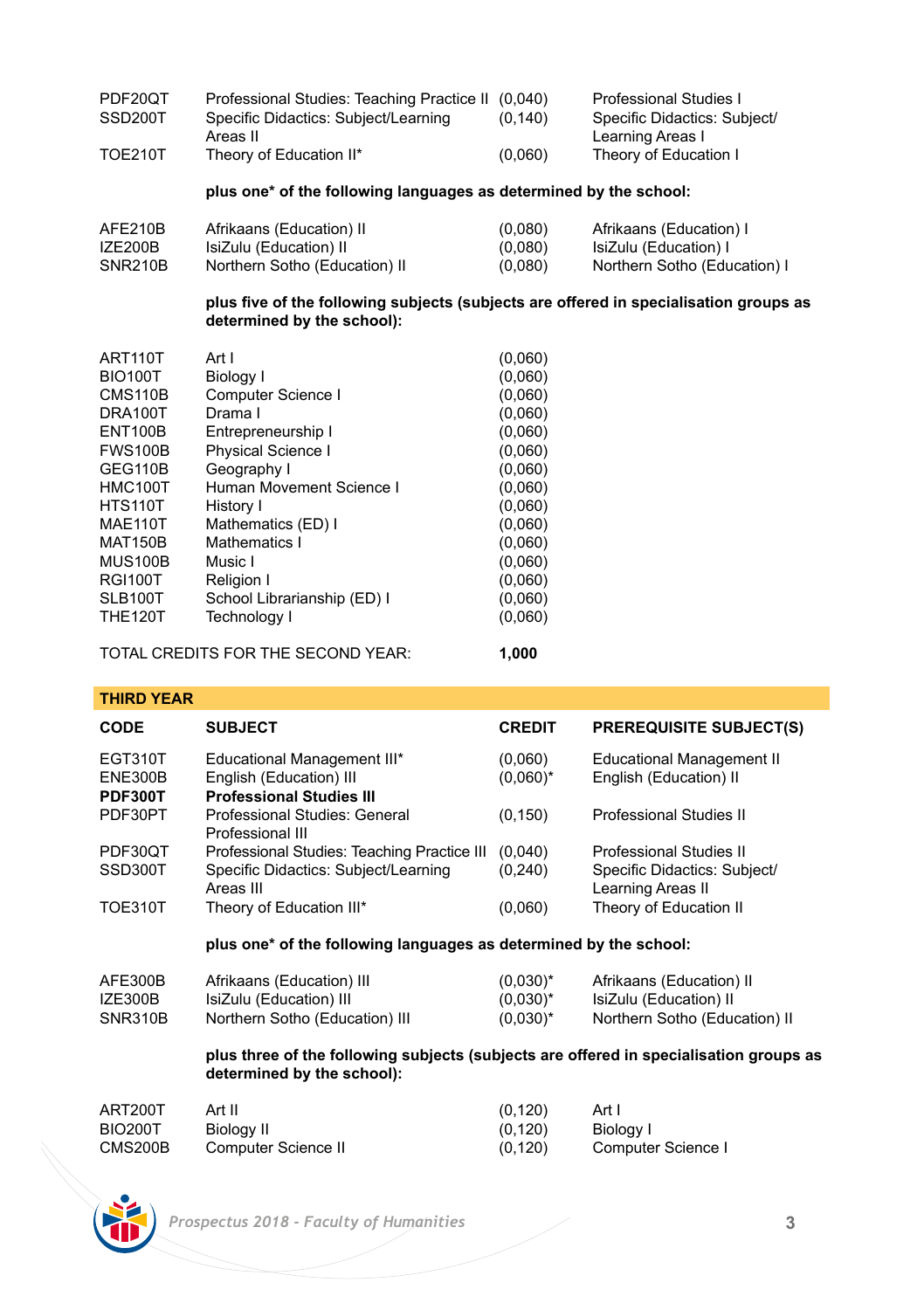| DRA200T        | Drama II                   | (0, 120) | Drama I                   |
|----------------|----------------------------|----------|---------------------------|
| ENT200B        | Entrepreneurship II        | (0, 120) | Entrepreneurship I        |
| <b>FWS200T</b> | <b>Physical Science II</b> | (0, 120) | <b>Physical Science I</b> |
| GEG200T        | Geography II               | (0, 120) | Geography I               |
| HMC200T        | Human Movement Science II  | (0, 120) | Human Movement Science I  |
| <b>HTS210T</b> | History II                 | (0, 120) | History I                 |
| MAE210T        | Mathematics (ED) II        | (0, 120) | Mathematics (ED) I        |
| <b>MAT260B</b> | Mathematics II             | (0, 120) | Mathematics I             |
| <b>MUS200B</b> | Music II                   | (0, 120) | Music I                   |
| <b>RGI200T</b> | Religion II                | (0, 120) | Religion I                |
| <b>THE220T</b> | <b>Technology II</b>       | (0, 120) | Technology I              |
|                |                            |          |                           |

TOTAL CREDITS FOR THE THIRD YEAR: **1,000**

# **FOURTH YEAR**

| <b>CODE</b>               | <b>SUBJECT</b>                                                                                           | <b>CREDIT</b> | <b>PREREQUISITE SUBJECT(S)</b>    |
|---------------------------|----------------------------------------------------------------------------------------------------------|---------------|-----------------------------------|
| EGT410T<br><b>PDF400T</b> | Educational Management IV*<br><b>Professional Studies IV</b>                                             | (0,075)       | <b>Educational Management III</b> |
| PDF40PT                   | Professional Studies: General<br>Professional IV                                                         | (0, 200)      | Professional Studies III          |
| PDF40QT                   | Professional Studies: Teaching Practice IV (0,100)<br>(on completion of all previous year's<br>subjects) |               |                                   |
| <b>TOE410T</b>            | Theory of Education IV*                                                                                  | (0,075)       | Theory of Education III           |

## **plus two of the following subjects (subjects are offered in specialisation groups as determined by the school):**

| ART300T        | Art III                     | (0, 200) | Art II                     |
|----------------|-----------------------------|----------|----------------------------|
| <b>BIO300T</b> | Biology III                 | (0,200)  | Biology II                 |
| CMS300B        | Computer Science III        | (0, 200) | Computer Science II        |
| DRA300T        | Drama III                   | (0, 200) | Drama II                   |
| ENT300B        | Entrepreneurship III        | (0,200)  | Entrepreneurship II        |
| FWS300B        | <b>Physical Science III</b> | (0, 200) | <b>Physical Science II</b> |
| GEG300T        | Geography III               | (0,200)  | Geography II               |
| HMC300T        | Human Movement Science III  | (0, 200) | Human Movement Science II  |
| HTS310T        | History III                 | (0,200)  | History II                 |
| MAT340B        | Mathematics III             | (0,200)  | Mathematics II             |
| MUS300B        | Music III                   | (0, 200) | Music II                   |
| <b>RGI300T</b> | Religion III                | (0,200)  | Religion II                |
| <b>THE320T</b> | <b>Technology III</b>       | (0, 200) | Technology II              |
|                |                             |          |                            |

### **plus two of the following subjects (subjects are offered in specialisation groups as determined by the school):**

| SDX410T | Specific Didactics: Entrepreneurship IV | $(0.075)^*$ |
|---------|-----------------------------------------|-------------|
| SDY410T | Specific Didactics: Mathematics IV      | $(0.075)^*$ |
| SGY400T | Specific Didactics: Geography IV        | $(0.075)^*$ |
| SHY400T | Specific Didactics: History IV          | $(0.075)^*$ |
| SJY400T | Specific Didactics: Biology IV          | $(0.075)^*$ |
| STO400T | Specific Didactics: Technology IV       | $(0.075)^*$ |
|         | TOTAL CREDITS FOR THE FOURTH YEAR:      | 1.000       |
|         | TOTAL CREDITS FOR THE QUALIFICATION:    | 4.000       |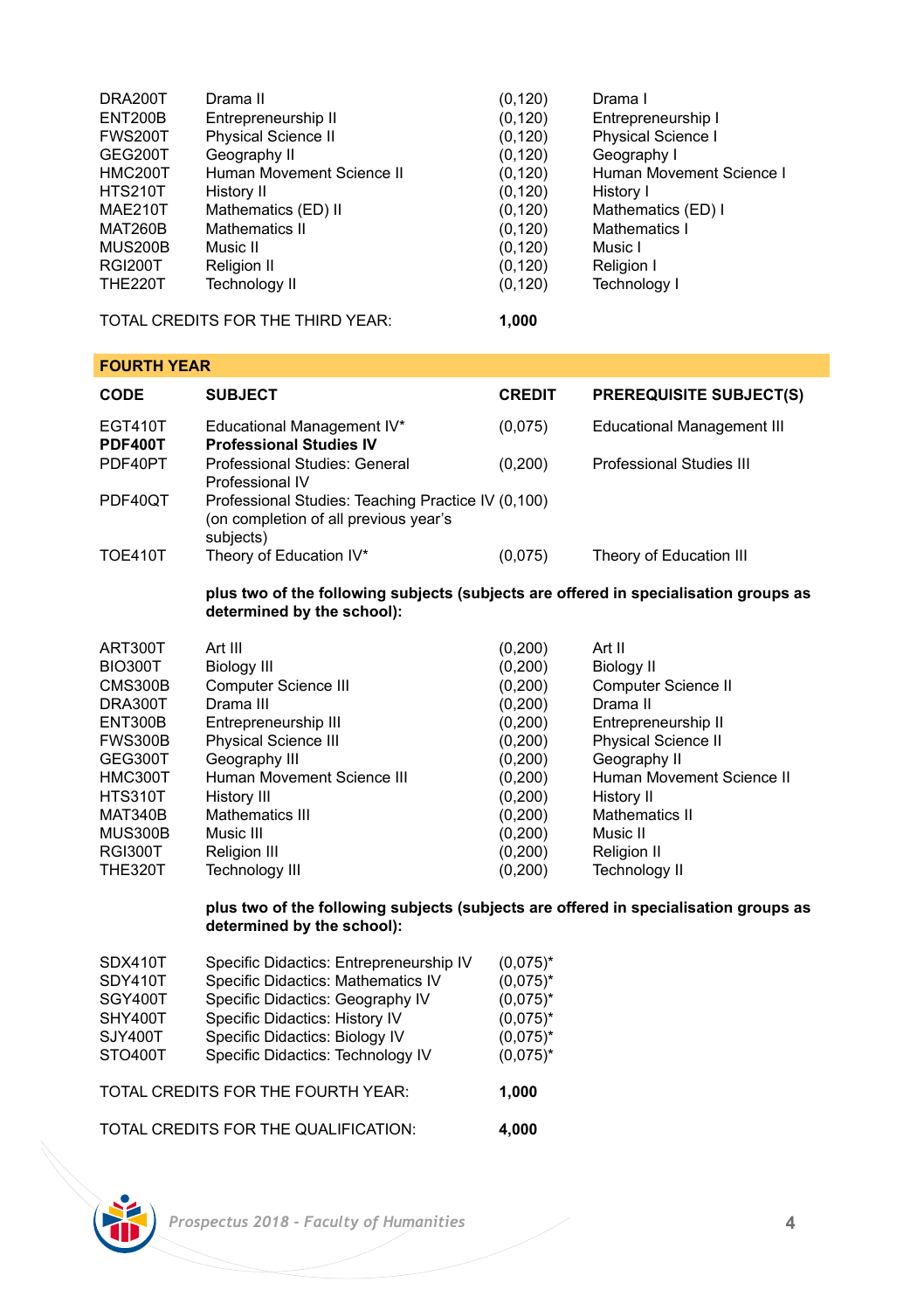# **SUBJECT INFORMATION (OVERVIEW OF SYLLABUS)**

The syllabus content is subject to change to accommodate industry changes. Please note that more detailed syllabus is available at the Department or in the study quide that is applicable to a particular subject. On 27 September 2017, the syllabus content was defined as follows:

# **A**

### **AFRIKAANS (EDUCATION) I (AFE150B) 1 X 3-HOUR PAPER** *(Subject custodian: Department of Applied Languages)*

Basic reading, speaking, listening and writing skills. Comprehension (exercises and tests). (Total tuition time: ± 25 hours)

# **AFRIKAANS (EDUCATION) II (AFE210B) 1 X 3-HOUR PAPER**

# *(Subject custodian: Department of Applied Languages)*

Advanced oral, reading, listening and writing skills. Comprehension (exercises and tests). (Total tuition time: ± 25 hours)

# **AFRIKAANS (EDUCATION) III (AFE300B) 1 X 3-HOUR PAPER**

### *(Subject custodian: Department of Applied Languages)*

Basic grammar rules, speeches, discussions, listening techniques, meetings, memorandums, letters and reports. (Total tuition time: ± 25 hours)

### **ART I (ART110T) CONTINUOUS ASSESSMENT**

### *(Subject custodian: Department of Primary Education)*

Basic understanding of skills and techniques required in teaching creative arts, with the emphasis on storytelling and creating stories. (Total tuition time: ± 50 hours)

# *(Subject custodian: Department of Primary Education)*

Students acquire a sound theoretical base for understanding the value of creative arts education. (Total tuition time:  $\pm$  50 hours)

### *(Subject custodian: Department of Primary Education)*

Skills and techniques for creative arts education and an understanding of drama through telling and creating stories. (Total tuition time: ± 50 hours)

# **B**

# **BIOLOGY I (BIO100T) 1 X 3-HOUR PAPER**

### *(Subject custodian: Department of Mathematics, Science and Business Education)*

An introduction to the cell theory leading to an investigation of the characteristics and functions of cells, tissues and systems. Introduction to the Periodic Table of Elements, including a study of the chemical and physical characteristics of metals and non-metals. Energy sources with conversions and calculations and the structure and origin of the earth with associated theories. (Total tuition time:  $\pm$  50 hours)

### **BIOLOGY II (BIO200T) 1 X 3-HOUR PAPER**

*(Subject custodian: Department of Mathematics, Science and Business Education)* 

A study on biodiversity (which includes the different families and classes of living thing and the composition if non-living entities), extinction and conservation. The emphasis then shifts to chemical change and factors contributing to it and how energy effects change; particularly electrical energy. There is then a study on the different aspects of climate change and the human impact on the environment. (Total tuition time: ± 50 hours)

# **BIOLOGY III (BIO300T) 1 X 3-HOUR PAPER**

# *(Subject custodian: Department of Mathematics, Science and Business Education)*

Genetics (inheritance, change, variation and introduction to evolution) energy sources (electricity, forces and energy, energy and sustainable use), influence of human activities, the changing face of the earth, measurement units and the mole concept. (Total tuition time: ± 50 hours)

# **ART II (ART200T) CONTINUOUS ASSESSMENT**

# **ART III (ART300T) CONTINUOUS ASSESSMENT**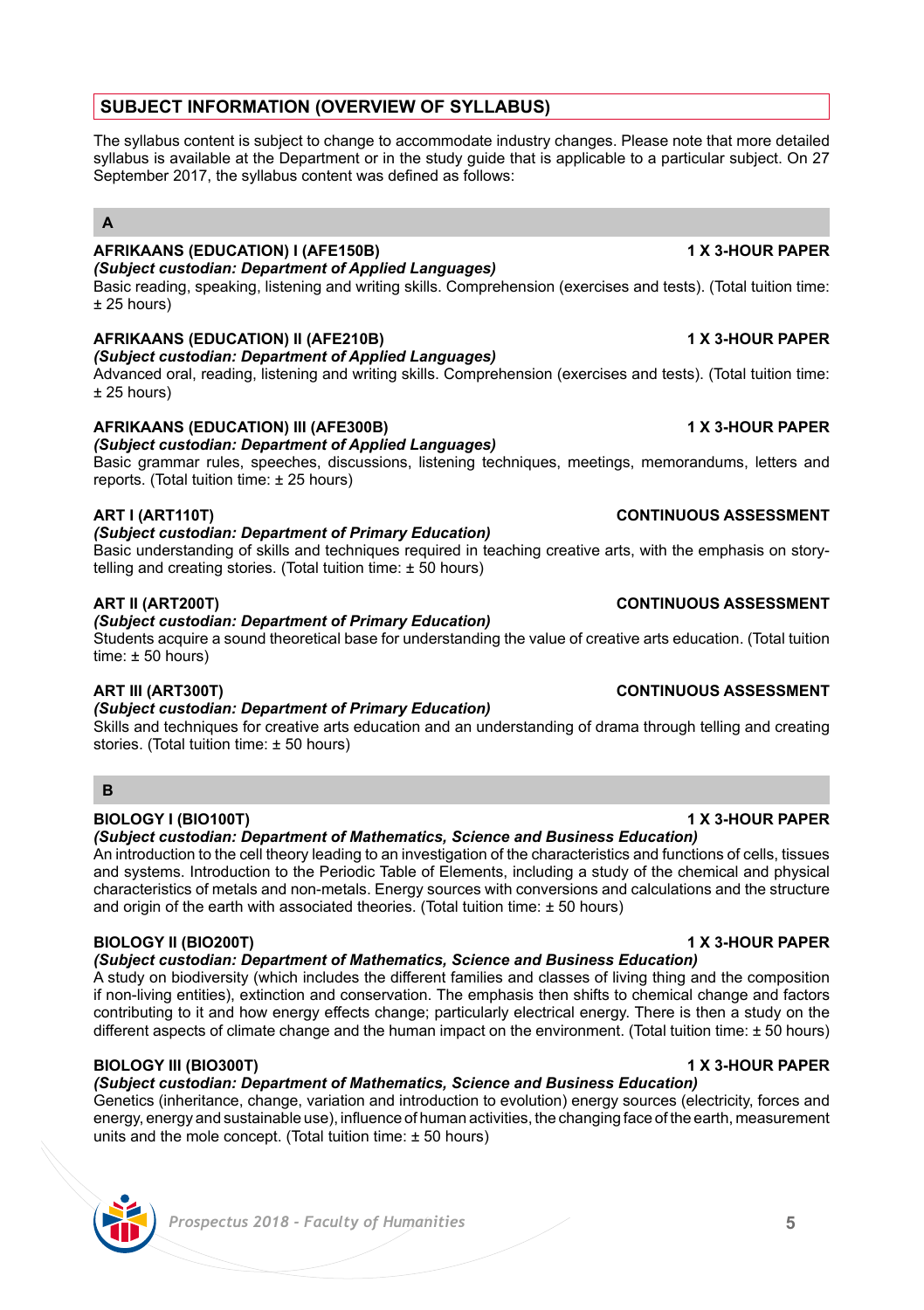# *Prospectus 2018 - Faculty of Humanities* **6**

# **COMPUTER LITERACY I (CLY100T) CONTINUOUS ASSESSMENT**

**C**

### *(Subject custodian: Department of Technology and Vocational Education)*

Theory: keyboard skills, paragraphs and correspondence. Display: speed and accuracy, word processing and documents for meetings. (Total tuition time: ± 25 hours)

# **COMPUTER LITERACY II (CLY210T) CONTINUOUS ASSESSMENT**

*(Subject custodian: Department of Technology and Vocational Education)*  A basic insight into data processing and computer systems, basic keyboard skills, relevant computer programmes, a word-processing programme, as well as a spreadsheet programme and how to use the Internet. (Total tuition time: ± 25 hours)

# **COMPUTER SCIENCE I (CMS110B) 1 X 3-HOUR PAPER**

# *(Subject custodian: Department of Technology and Vocational Education)*

Use basic information and communication technologies and relevant, fundamental terminology. Apply standard methods and techniques to communicate electronically. Identify social and ethical issues relating to the use of information and communication technologies. Design and use electronic tools to solve standard, routine problems. Apply the principles of the national curriculum and use prescribed Information Technology Grade 10 content to plan Grade 10 lessons. (Total tuition time: ± 125 hours)

# **COMPUTER SCIENCE II (CMS200B) 1 X 3-HOUR PAPER**

*(Subject custodian: Department of Technology and Vocational Education)*  Provide details of information and communication technologies, using applicable terminology. Provide details

of the methods and techniques used to communicate electronically. Describe and evaluate the effect of the use of information and communication technologies on the society and environment. Design and use existing electronic tools to solve advanced problems implementing appropriate methods. Prepare assessment activities and tools applying the principles of the Subject Assessment Guidelines for Information Technology. Present a lesson incorporating relevant LTSM and applying professional presentation skills. (Total tuition time: ± 125 hours)

# **COMPUTER SCIENCE III (CMS300B) 1 X 3-HOUR PAPER**

# *(Subject custodian: Department of Technology and Vocational Education)*

Apply, evaluate and integrate knowledge of information and communication technologies. Evaluate the methods and techniques used to communicate electronically. Justify decisions made with regard to the ethical and professional use of information and communication technologies. Design and use existing electronic tools to solve complex problems implementing a range of methods. Use all official DoE documents to plan, present and perform administration of Information Technology. Create an environment conducive to learning. (Total tuition time: ± 125 hours)

# **D**

### **DRAMA I (DRA100T) CONTINUOUS ASSESSMENT**

*(Subject custodian: Department of Primary Education)*

Story-telling and creating stories with choral verse, use of space, rhythm and mime. (Total tuition time: ± 50 hours)

# **DRAMA II (DRA200T) CONTINUOUS ASSESSMENT**

# *(Subject custodian: Department of Primary Education)*

Basic drama skills and techniques. Drama teaching and the value of drama education. Drama elements: tension, status, resolution, suspense, point of view. (Total tuition time: ± 50 hours)

# *(Subject custodian: Department of Primary Education)*

Role-playing, assuming roles. Drama elements and role-playing. (Total tuition time: ± 50 hours)

# **E**

### **EDUCATIONAL MANAGEMENT I (EGT110T) 1 X 2-HOUR PAPER** *(Subject custodian: Department of Educational Foundation)*

Principles of classroom management and basic management functions. (Total tuition time: ± 38 hours)

# **DRAMA III (DRA300T) CONTINUOUS ASSESSMENT**



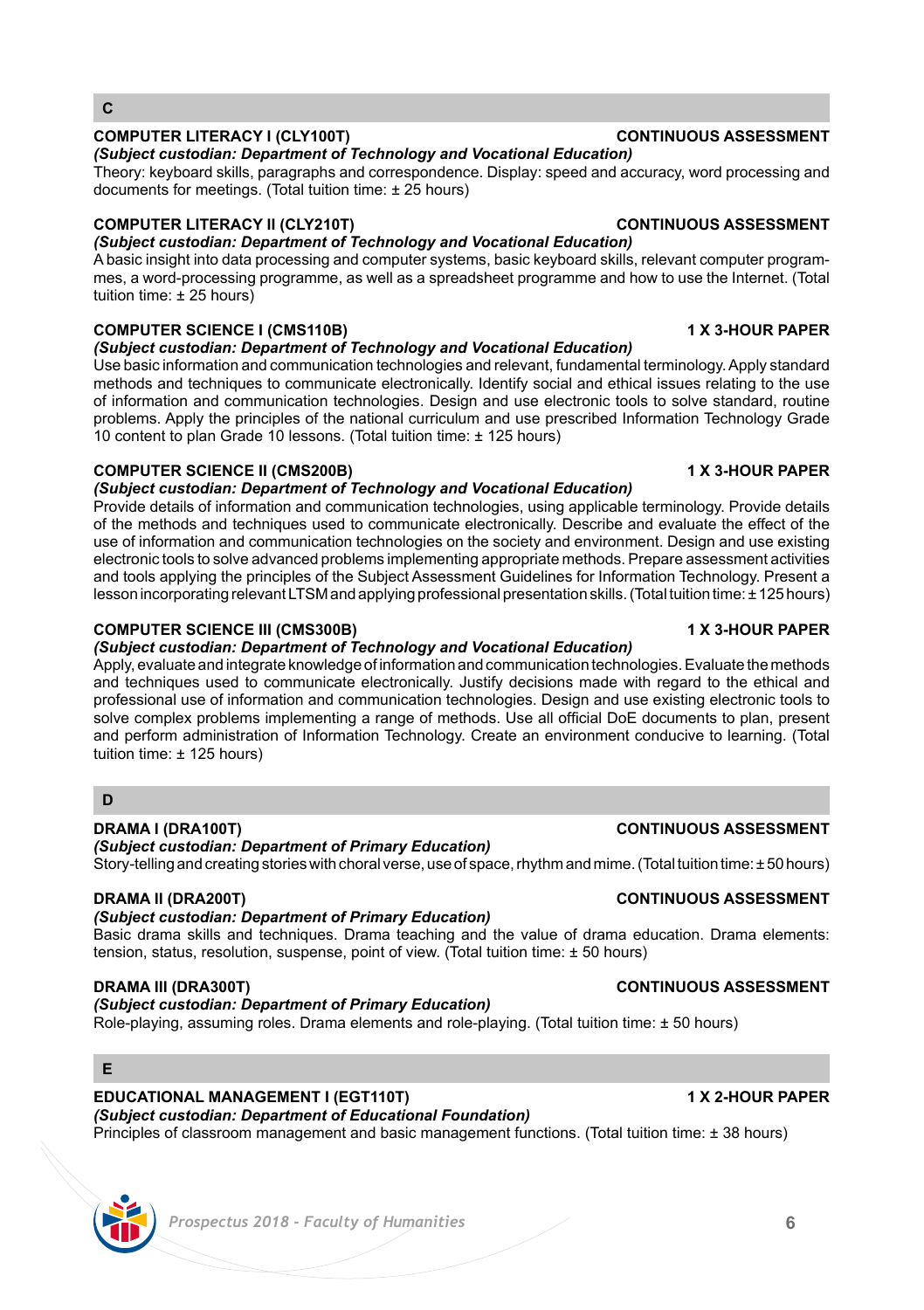Exposure to the various kinds of business enterprises, the planning of management functions, organising and controlling budgets. (Total tuition time: ± 50 hours)

### **ENTREPRENEURSHIP III (ENT300B) 1 X 2-HOUR PAPER**

*(Subject custodian: Department of Mathematics, Science and Business Education)*  General administration, banking, personnel and good customer care. (Total tuition time: ± 50 hours)

### **G**

## **GEOGRAPHY I (GEG110B) 1 X 3-HOUR PAPER**

### *(Subject custodian: Department of Primary Education)*

Geographical skills and techniques (the development and use of these skills and techniques form an integral part of the process of knowledge construction in Geography). Using atlases, map skills, map orientation (map position, grid reference), Geographical Information Systems (GIS), data acquisition. Atmosphere: weather and climate. Biosphere: ecosystems (biotic and abiotic systems). People and their needs: economic activities, resource use and management, energy use and management. People and their organisations. (Total tuition time: ± 75 hours)

### **GEOGRAPHY II (GEG200T) 1 X 3-HOUR PAPER**

# *(Subject custodian: Department of Primary Education)*

Geographical skills and techniques: using atlases and maps, map skills. Consolidation and further application of the map skills and techniques covered in the first year on topographical maps, aerial photos and orthophoto maps. Reading, analysis and interpretation of 1:50 000 topographical maps and orthophotos. Lithosphere: the structure and changing landforms of the earth. (Total tuition time: ± 50 hours)

### *Prospectus 2018 - Faculty of Humanities* **7**

### **EDUCATIONAL MANAGEMENT II (EGT210T) 1 X 2-HOUR PAPER** *(Subject custodian: Department of Educational Foundation)*

### Elements of the teaching and learning situation and management areas in the classroom. (Total tuition time: ± 38 hours)

### **EDUCATIONAL MANAGEMENT III (EGT310T) 1 X 2-HOUR PAPER**

*(Subject custodian: Department of Educational Foundation)*

The law relating to the educator and the education environment. (Total tuition time:  $\pm$  38 hours)

### **EDUCATIONAL MANAGEMENT IV (EGT410T) 1 X 2-HOUR PAPER** *(Subject custodian: Department of Educational Foundation)*

The educator in the professional environment and areas of educational management. (Total tuition time: ± 25 hours)

# **ENGLISH (EDUCATION) I (ENE130B) 1 X 3-HOUR PAPER**

### *(Subject custodian: Department of Applied Languages)*

Application of subject didactic principles pertaining to the national curriculum, GET curriculum Grades 4-5. Communication skills for a wide range of situations. Basic elements of prose, drama, poetry and grammar to create and interpret texts critically. (Total tuition time: ± 50 hours)

### **ENGLISH (EDUCATION) II (ENE210B) 1 X 3-HOUR PAPER** *(Subject custodian: Department of Applied Languages)*

Application of subject didactic principles pertaining to the national curriculum, GET curriculum Grades 6-7. Communication skills for a wide range of situations. Basic elements of prose, drama, poetry and grammar to create and interpret texts critically. (Total tuition time:  $+50$  hours).

### **ENGLISH (EDUCATION) III (ENE300B) 1 X 3-HOUR PAPER**

### *(Subject custodian: Department of Applied Languages)*

Aspects regarding language usage in the context of the teaching and learning situation: audibility, clarity, comprehension, practical applications. (Total tuition time: ± 50 hours)

### **ENTREPRENEURSHIP I (ENT100B) 1 X 2-HOUR PAPER**

# *(Subject custodian: Department of Mathematics, Science and Business Education)*

Proven principles of good business and the needs of a new business enterprise in an outcomes-based environment. The emphasis is placed on entrepreneurship and the establishment and management of business institutions. (Total tuition time: ± 50 hours)

*(Subject custodian: Department of Mathematics, Science and Business Education)* 

# **ENTREPRENEURSHIP II (ENT200B) 1 X 2-HOUR PAPER**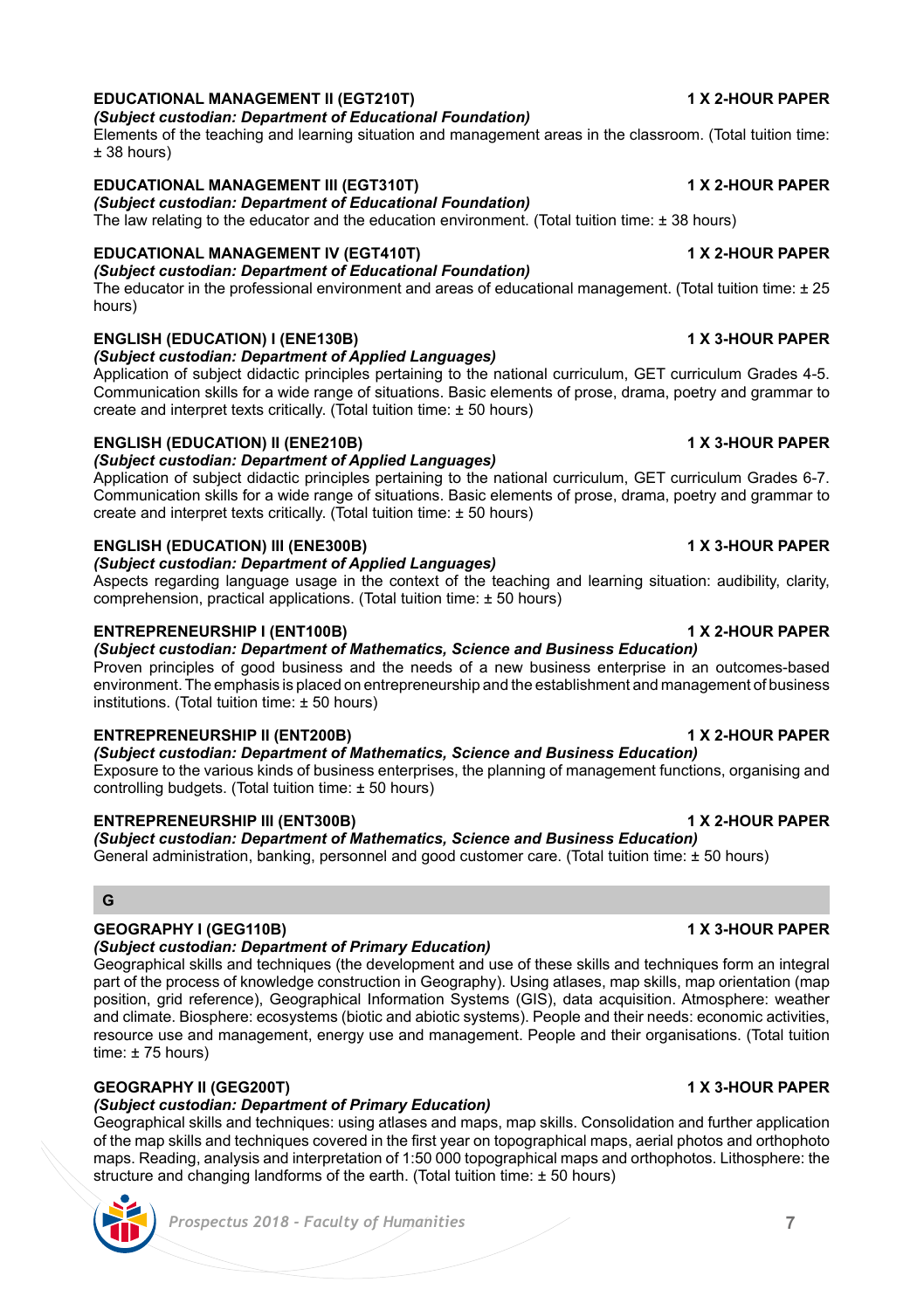# **GEOGRAPHY III (GEG300T) 1 X 3-HOUR PAPER**

# *(Subject custodian: Department of Primary Education)*

Geographical skills and techniques (the development and use of these skills and techniques form an integral part of the process of knowledge construction in Geography). Consolidation and further application of map skills and techniques covered in the first and second years on topographical maps, orthophoto maps and aerial photos. Reading, analysis and interpretation of 1:50 000 topographical maps and orthophoto maps. Atmosphere: weather and climate. Development: people and place, settlement. (Total tuition time: ± 50 hours)

# **H**

### **HISTORY I (HTS110T) 1 X 3-HOUR PAPER**

### *(Subject custodian: Department of Primary Education)*

Africa (socio-economic political studies) by 1500, transformation in West Africa, kingdoms and trade in Southern Africa, transformation in Southern Africa, transformation in America, an analysis of the nature of slave-owning societies, transformation in Europe. (Total tuition time: ± 50 hours)

## **HISTORY II (HTS210T) 1 X 3-HOUR PAPER**

# *(Subject custodian: Department of Primary Education)*

Industrialisation, technological dominance and the rise of Nationalism and Imperialism. South Africa's mineral and Industrial Revolution, and Colonial Conquest. Colonial transformation and African responses. Forms of resistance. The role of heritage institutions. Crisis of Capitalism I and II. The decline of Europe after World War II and the emergence of a bipolar world as well as new patterns of world dominance. (Total tuition time: ± 50 hours)

# **HISTORY III (HTS310T) 1 X 3-HOUR PAPER**

# *(Subject custodian: Department of Primary Education)*

Case study: analysing issues concerning the Middle East conflict. Challenges to Colonialism. Competing Nationalisms in South Africa. The end of apartheid, democracy and new identities in South Africa. The collapse of Communism in Europe; the information age and continuing genocide. Competing world views and conflict over the control of resources: the Gulf War, war against terror and anarchy. Emerging youth cultures. African renewal. (Total tuition time: ± 50 hours)

# **HUMAN MOVEMENT SCIENCE I (HMC100T) CONTINUOUS ASSESSMENT**

### *(Subject custodian: Department of Educational Foundation)* Types of movement that are utilised for the holistic development of the child. (Total tuition time: ± 50 hours)

# **HUMAN MOVEMENT SCIENCE II (HMC200T) CONTINUOUS ASSESSMENT**

### *(Subject custodian: Department of Educational Foundation)* Elementary games and basic gymnastic movements that contribute to the development of the child. (Total

tuition time: ± 50 hours)

# **HUMAN MOVEMENT SCIENCE III (HMC300T) CONTINUOUS ASSESSMENT**

# *(Subject custodian: Department of Educational Foundation)*

Water activities, games and gymnastics that contribute to the development of the child. (Total tuition time: ± 50 hours)

## **I**

# **ISIZULU (EDUCATION) I (IZE120B) 1 X 3-HOUR PAPER**

# *(Subject custodian: Department of Applied Languages)*

Application of subject didactic principles pertaining to the national curriculum, GET curriculum Grades 4-5. Communication skills for a wide range of situations. Basic elements of prose, drama, poetry and grammar to create and interpret texts critically. (Total tuition time:  $\pm$  50 hours)

# **ISIZULU (EDUCATION) II (IZE200B) 1 X 3-HOUR PAPER**

# *(Subject custodian: Department of Applied Languages)*

Application of subject didactic principles pertaining to the national curriculum, GET curriculum Grades 6-7. Communication skills for a wide range of situations. Basic elements of prose, drama, poetry and grammar to create and interpret texts critically. (Total tuition time:  $\pm$  50 hours)

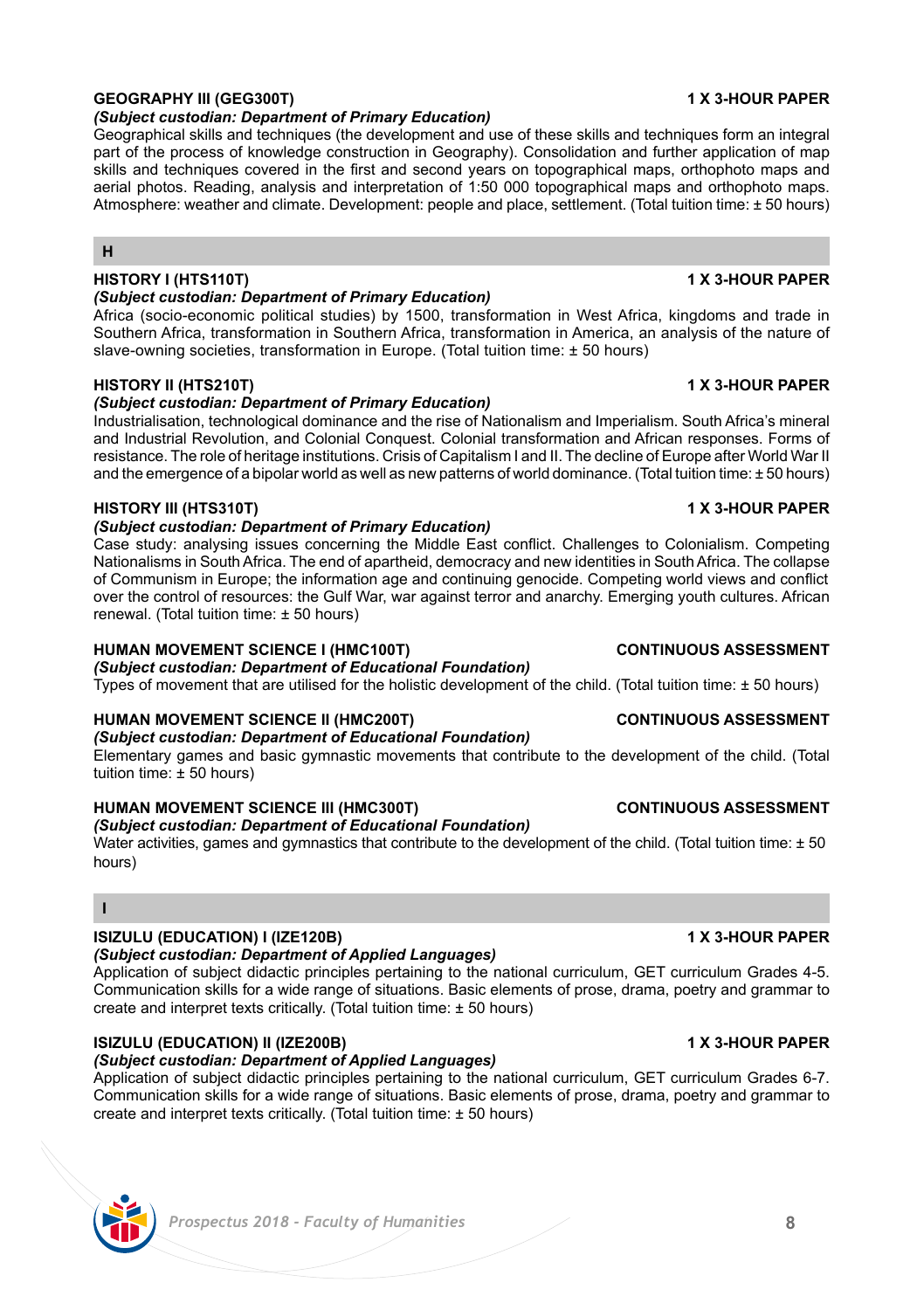# **ISIZULU (EDUCATION) III (IZE300B) 1 X 3-HOUR PAPER**

*(Subject custodian: Department of Applied Languages)*

Basic elements of poetry, drama and prose. An introduction to critical and analytical methods. A study of selected poems, plays and novels. The teaching of literature, an introduction to Shakespeare, reading of a selection of Shakespeare's plays, the teaching of Shakespeare. Application of subject didactic principles of the national curriculum, FET curriculum Grades 10-12, as well as the development of an appropriate subject policy to demonstrate the organisational, administrative and practical implications of how the subject is managed at all levels. (Total tuition time: ± 100 hours)

## **L**

# **LEARNING AREAS I (LEA100T) CONTINUOUS ASSESSMENT**

# *(Subject custodian: Department of Primary Education)*

Introduction to Biology and Science. Introduction to Drama, Art and Music. Introduction to Entrepreneurship. Introduction to Geography and History. Introduction to Human Movement. Introduction to Mathematics, and Introduction to Technology. (Total tuition time: ± 50 hours)

### **M**

# **MATHEMATICS I (MAT150B) 1 X 3-HOUR PAPER**

*(Subject custodian: Department of Mathematics, Science and Business Education)*  Basic principles. Complex numbers and theory of polynomials. Functions. Exponential and logarithmic functions. Trigonometry. Coordinate geometry. Circle. Matrices. Partial fractions. (Total tuition time: ± 100 hours)

# **MATHEMATICS II (MAT260B) 1 X 3-HOUR PAPER**

*(Subject custodian: Department of Mathematics, Science and Business Education)*  Linear programming. Binomial theorem. Series and progressions. Vectors. Conic section. Limits and continuity. Differentiation. Integration. Data handling. (Total tuition time: ± 100 hours)

# **MATHEMATICS III (MAT340B) 1 X 3-HOUR PAPER**

*(Subject custodian: Department of Mathematics, Science and Business Education)*  Systems of linear equations: Matrices. Infinite series. Vector spaces. First-order differential equations. Secondorder differential equations. Statistics and probability. (Total tuition time: ± 100 hours)

# **MATHEMATICS (ED) I (MAE110T) 1 X 2-HOUR PAPER**

*(Subject custodian: Department of Mathematics, Science and Business Education)*  Functional mathematics, including algebraic and geometric fundamental concepts. Theorems, such as Pythagoras and the sum of the squares constructed on the hypotenuse. Mathematical literacy, including commercial and mathematical elements, starting from undefined terms of theories, both deductive and inductive, to abstract theorems. (Total tuition time: ± 50 hours)

# **MATHEMATICS (ED) II (MAE210T) 1 X 2-HOUR PAPER**

*(Subject custodian: Department of Mathematics, Science and Business Education)* 

Formal axiomatic methods and mathematical analysis, systems of numbers, cardinal numbers and theory testing. Manipulation of undefined terms and conceptualisation, theory testing. Real functions' limit of convergent sequences of numbers. Continuation of commercial mathematics elements, theories and axioms. (Total tuition  $time: \pm 50$  hours)

# **MUSIC I (MUS100B) CONTINUOUS ASSESSMENT**

### *(Subject custodian: Department of Primary Education)*

Theoretical and practical: instruments of the orchestra, cassette tapes. Note-singing and reciting. (Total tuition time: ± 50 hours)

# **MUSIC II (MUS200B) CONTINUOUS ASSESSMENT**

# *(Subject custodian: Department of Primary Education)*

Classroom percussion and ethnic instruments. Listening to the string and woodwind sections of the orchestra, as well as the brass and percussion sections. (Total tuition time:  $\pm$  50 hours)

# **MUSIC III (MUS300B) CONTINUOUS ASSESSMENT**

# *(Subject custodian: Department of Primary Education)*

Theories on treble and bass clef. Story and sound/singing/dramatisation, evaluation. (Total tuition time: ± 50 hours)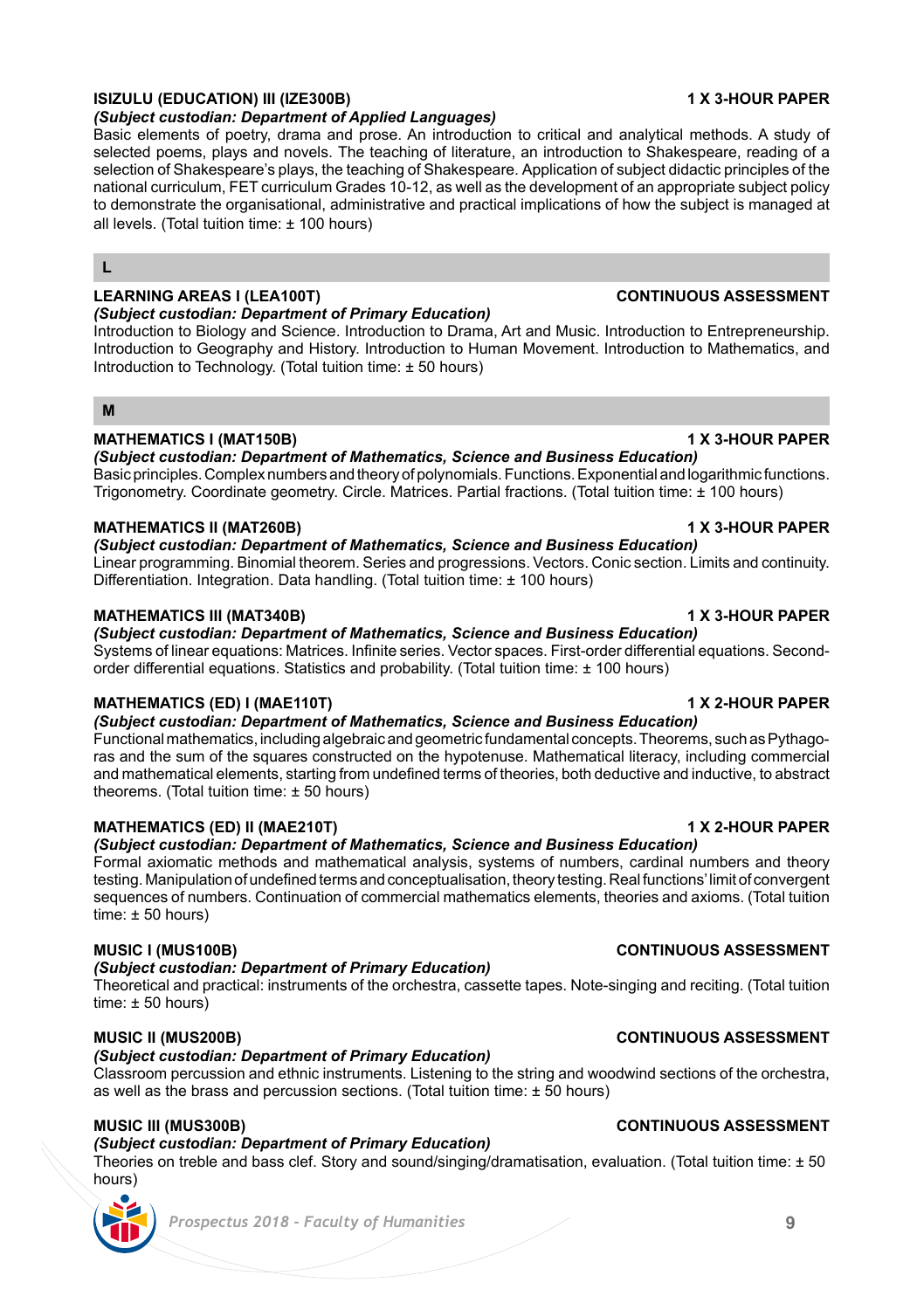## *Prospectus 2018 - Faculty of Humanities* **10**

### **NORTHERN SOTHO (EDUCATION) I (SNR110B) 1 X 3-HOUR PAPER**

# *(Subject custodian: Department of Applied Languages)*

Application of subject didactic principles pertaining to the national curriculum, GET curriculum Grades 4-5. Communication skills for a wide range of situations. Basic elements of prose, drama, poetry and grammar to create and interpret texts critically. (Total tuition time: ± 50 hours)

# **NORTHERN SOTHO (EDUCATION) II (SNR210B) 1 X 3-HOUR PAPER**

# *(Subject custodian: Department of Applied Languages)*

Application of subject didactic principles pertaining to the national curriculum, GET curriculum Grades 6-7. Communication skills for a wide range of situations. Basic elements of prose, drama, poetry and grammar to create and interpret texts critically. (Total tuition time: ± 50 hours)

# **NORTHERN SOTHO (EDUCATION) III (SNR310B) 1 X 3-HOUR PAPER**

### *(Subject custodian: Department of Applied Languages)*

Basic elements of poetry, drama and prose. An introduction to critical and analytical methods. A study of selected poems, plays and novels. The teaching of literature, an introduction to Shakespeare, reading of a selection of Shakespeare's plays, the teaching of Shakespeare. Application of subject didactic principles of the national curriculum, FET curriculum Grades 10-12, as well as the development of an appropriate subject policy to demonstrate the organisational, administrative and practical implications of how the subject is managed at all levels. (Total tuition time: ± 100 hours)

**P**

# **PHYSICAL SCIENCE I (FWS100B) 1 X 3-HOUR PAPER**

### *(Subject custodian: Department of Mathematics, Science and Business Education)*

An introduction to the correct use and application of figures. Electricity: electrostatic, electrical potential, current electricity. Matter and energy: measuring properties of matter, the particle structure of matter, radiation physics, energy and energy transfer. Composition and structure of matter: the substances of chemistry, the particles of chemistry, atomic structure and atomic mass, the mole concept, electrons in atoms, chemical bonds, molecular size and shape. Chemical elements and their compounds: classification of the elements, acids and bases, oxidants and reductants, the main group of elements, organic chemistry. (Total tuition time: ± 50 hours)

### **PHYSICAL SCIENCE II (FWS200T) 1 X 3-HOUR PAPER**

### *(Subject custodian: Department of Mathematics, Science and Business Education)*

Acids, bases and salts, Arrhenius, Bronsted-Lowry and Lewis concepts, oxidation-reduction reactions, the dissolution process, colligative properties of solutions and colloid formation, properties of solutions. State of matter: gases, liquids and solids. Gases and the kinetic-molecular theory. Chemical equilibrium, the equilibrium constant and Le Chatelier's principle, self-ionisation of water and pH. Circular motion, simple harmonic motion, vibrations and waves, magnetism, electromagnetic induction. Temperature and heat. (Total tuition time: ± 50 hours)

### **PHYSICAL SCIENCE III (FWS300B) 1 X 3-HOUR PAPER**

### *(Subject custodian: Department of Mathematics, Science and Business Education)*  Mechanics: circular motion, turning forces. Matter and energy: special relativity. Electricity: the magnetic effect of current-carrying conductors, electromagnetic induction, electronics. Composition and structure of matter: quantum theory, chemical bond theory, molecular spectroscopy. Chemical elements and their compounds: the transition elements, physical properties and molecular structure of organic compounds, chemical properties and molecular structure of organic compounds, biologically important organic compounds. (Total tuition time: ± 50 hours)

### **PROFESSIONAL STUDIES: GENERAL PROFESSIONAL I (PDF10PT) CONTINUOUS ASSESSMENT**  *(Subject custodian: Department of Primary Education)*

Research and academic writing and study skills, planning library orientation. (Total tuition time: ± 50 hours)

### **PROFESSIONAL STUDIES: GENERAL PROFESSIONAL II (PDF20PT) CONTINUOUS ASSESSMENT** *(Subject custodian: Department of Primary Education)*

Teaching and learning theories: microteaching, conflict resolution, emergent literacy and numeracy, library and media studies. (Total tuition time: ± 50 hours)

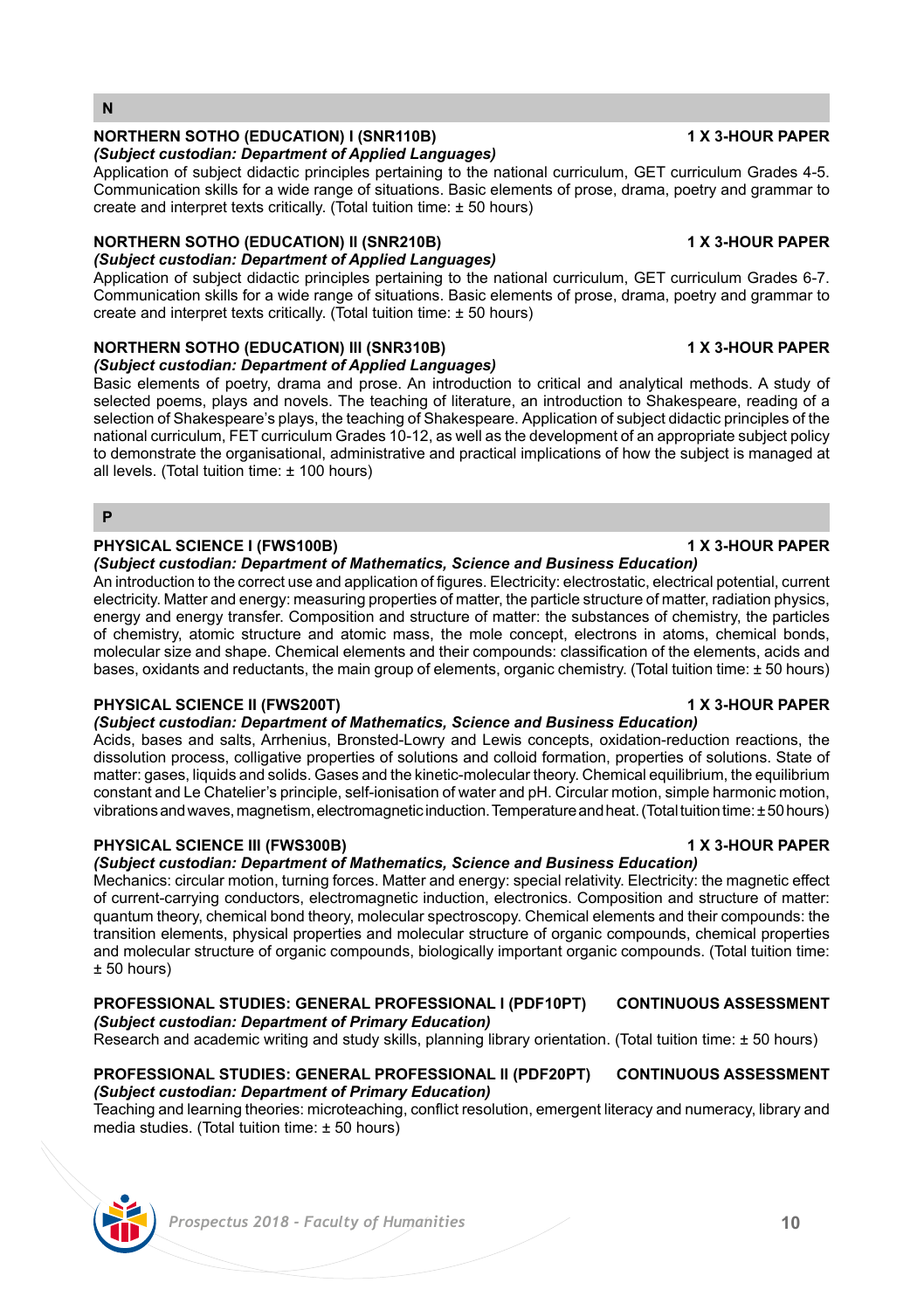### **PROFESSIONAL STUDIES: GENERAL PROFESSIONAL III (PDF30PT) CONTINUOUS ASSESSMENT** *(Subject custodian: Department of Primary Education)*

Study skills, the role of an educator, personal development, observation and micro classes. (Total tuition time: ± 50 hours)

### **PROFESSIONAL STUDIES: GENERAL PROFESSIONAL IV (PDF40PT) CONTINUOUS ASSESSMENT** *(Subject custodian: Department of Primary Education)*

Professional development framework. Reflective practice. Communities of practice. Integrated quality management systems. Learners with special needs and professionalism. (Total tuition time: ± 50 hours)

## **PROFESSIONAL STUDIES: TEACHING PRACTICE I (PDF10QT) CONTINUOUS ASSESSMENT** *(Subject custodian: Department of Primary Education)*

Work-Integrated Learning in an authentic context (schools). The purpose is to do school-based observation at schools of the students' choice and to provide students with an opportunity to experience life from a teacher's perspective. (Total tuition time: one month)

### **PROFESSIONAL STUDIES: TEACHING PRACTICE II (PDF20QT) CONTINUOUS ASSESSMENT** *(Subject custodian: Department of Primary Education)*

Work-Integrated Learning in an authentic context (schools). The purpose is to do school-based observation and work-integrated learning at schools of the students' choice and to provide students with an opportunity to experience life from a teacher's perspective. (Total tuition time: one month)

### **PROFESSIONAL STUDIES: TEACHING PRACTICE III (PDF30QT) CONTINUOUS ASSESSMENT** *(Subject custodian: Department of Primary Education)*

Work-Integrated Learning in an authentic context (schools). The purpose is to do school-based observation and work-Integrated learning at schools of the students' choice and to provide students with an opportunity to experience life from a teacher's perspective. (Total tuition time: one month)

### **PROFESSIONAL STUDIES: TEACHING PRACTICE IV (PDF40QT) CONTINUOUS ASSESSMENT** *(Subject custodian: Department of Primary Education)*

Work-Integrated Learning in an authentic context (schools). The purpose is to do school-based observation and internships at schools of the students' choice and to provide students with an opportunity to experience life from a teacher's perspective. (Total tuition time: three months)

# **R**

### *(Subject custodian: Department of Educational Foundation)*

Students gain knowledge and understanding of various religions, such as Judaism, Christianity and Islam. (Total tuition time: ± 50 hours)

### **RELIGION II (RGI200T) CONTINUOUS ASSESSMENT**

# *(Subject custodian: Department of Educational Foundation)*

Students gain knowledge and understanding of the diversity of cultural and religious traditions and belief systems, as well as of constitutional rights and social responsibility. (Total tuition time: ± 50 hours)

### **RELIGION III (RGI300T) CONTINUOUS ASSESSMENT**

### *(Subject custodian: Department of Educational Foundation)*

Students gain sound knowledge of and insight into the diversity of religious traditions and different belief systems. (Total tuition time: ± 50 hours)

# **S**

### **SCHOOL LIBRARIANSHIP (ED) I (SLB100T) 1 X 3-HOUR PAPER** *(Subject custodian: Department of Primary Education)*

The course covers school library materials and the development of library materials. Library searches and material collection for education. To include library information, history, rules, classification, cataloguing, referencing systems and general library management. (Total tuition time: ± 50 hours)

# **RELIGION I (RGI100T) CONTINUOUS ASSESSMENT**

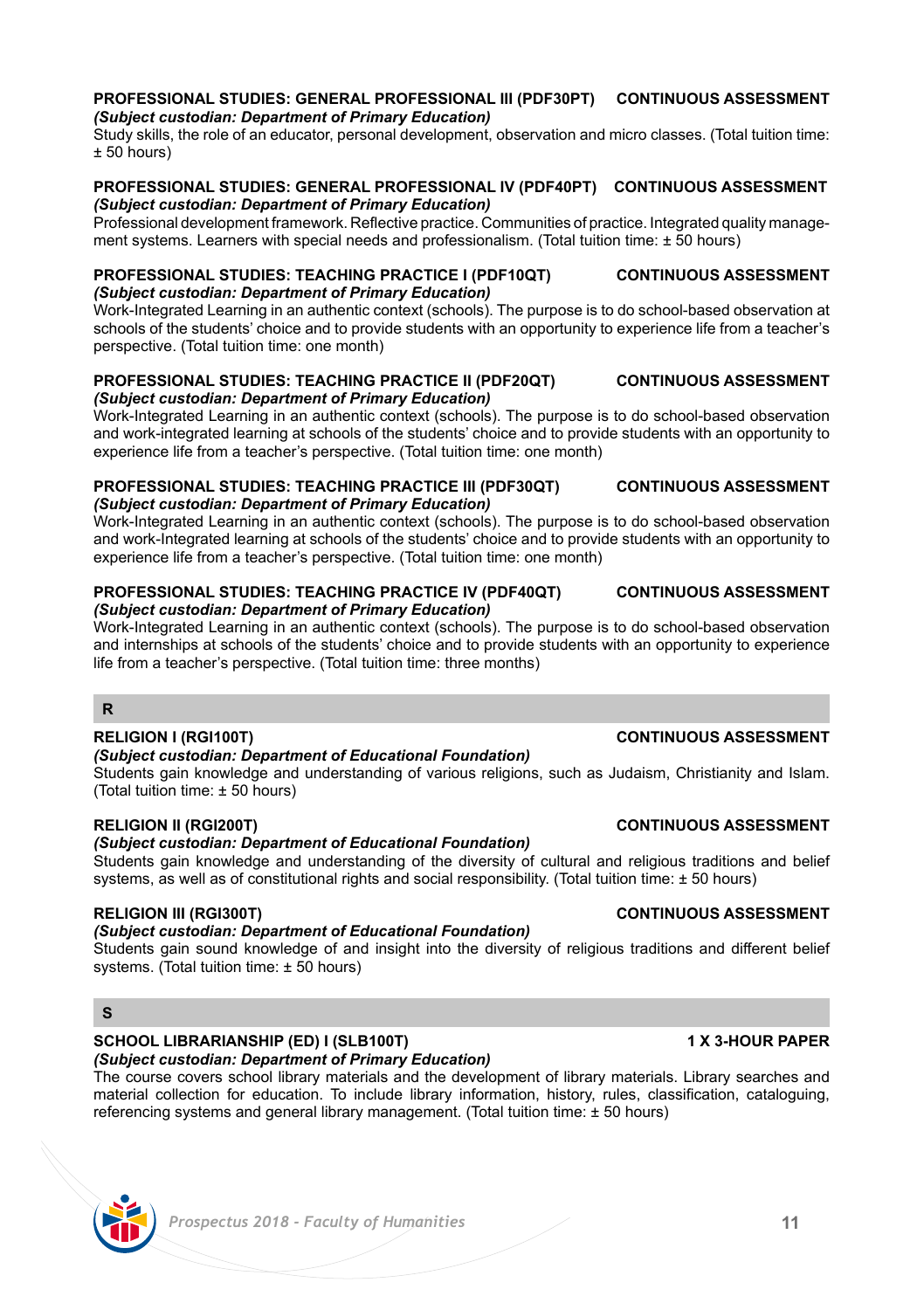# **SPECIFIC DIDACTICS: SUBJECT/LEARNING AREAS I (SSD100T) CONTINUOUS ASSESSMENT**

Microteaching, teaching science and environmental topics by using learning models. Didactic principles applied to various contents. Multimedia teaching. (Total tuition time: ± 50 hours)

# *(Subject custodian: Department of Primary Education)*

Microteaching, teaching science and environmental topics using learning models. Didactic principles applied to various contents. Multimedia teaching. Work-Integrated Learning (four weeks). (Total tuition time: ± 50 hours)

### **SPECIFIC DIDACTICS: SUBJECT/LEARNING AREAS III (SSD300T) CONTINUOUS ASSESSMENT** *(Subject custodian: Department of Primary Education)*

Multimedia teaching. Test papers and memoranda, creating teaching media. (Total tuition time: ± 50 hours)

### **SPECIFIC DIDACTICS: BIOLOGY IV (SJY400T) CONTINUOUS ASSESSMENT**

*(Subject custodian: Department of Mathematics, Science and Business Education)*  Practical application and micro lessons regarding broad physical features of human geography and related constructions in geography, topographical maps, aerial photos and orthophoto. (Total tuition time: ± 50 hours)

# **SPECIFIC DIDACTICS: ENTREPRENEURSHIP IV (SDX410T) CONTINUOUS ASSESSMENT**

*(Subject custodian: Department of Mathematics, Science and Business Education)* 

Microteaching, practical application and creation of conducive environments by using various models and frameworks for effective teaching and learning of the subject, entrepreneurship. Didactic principles applied in entrepreneurship, as well as the management of the assessment and creation of teaching media. (Total tuition time: ± 50 hours)

# **SPECIFIC DIDACTICS: GEOGRAPHY IV (SGY400T) CONTINUOUS ASSESSMENT**

*(Subject custodian: Department of Primary Education)*

Practical application and micro lessons regarding the physiological elements and ecology of plants and animals, including viruses and bacteria. (Total tuition time: ± 50 hours)

# **SPECIFIC DIDACTICS: HISTORY IV (SHY400T) CONTINUOUS ASSESSMENT**

### *(Subject custodian: Department of Primary Education)*

Practical application and micro lessons regarding the interpretation of historical events, such as basic historical facts generally accepted by historians in different times and ages. (Total tuition time: ± 50 hours)

# **SPECIFIC DIDACTICS: MATHEMATICS IV (SDY410T) CONTINUOUS ASSESSMENT**

*(Subject custodian: Department of Mathematics, Science and Business Education)*  Microteaching, the practical application and creation of conducive environments using various models and frameworks for effective teaching and learning of the subject, Mathematics. Didactic principles applied in mathematics, as well as the management of the assessment and creation of teaching media. (Total tuition  $time: ± 50 hours$ 

# **SPECIFIC DIDACTICS: TECHNOLOGY IV (STO400T) CONTINUOUS ASSESSMENT**

# *(Subject custodian: Department of Technology and Vocational Education)*

Application of related methodology in teaching technology. The development of lessons/programmes using problem-solving, inquiry-based learning, dialogic teaching, assessment strategies and related learning theories in the teaching and learning of technology, knowledge and application of technology curriculum. (Total tuition time:  $\pm$  50 hours)

# **T**

# **TECHNOLOGY I (THE120T) 1 X 3-HOUR PAPER**

# *(Subject custodian: Department of Technology and Vocational Education)*

The mastering and application of technical knowledge, skills and attitudes in electrical, mechanical and civil fields of specialisation. Students identify problems, and through the design process, solve those problems by building projects in the laboratory and workshops. Emphasis is placed on the understanding and application of the technological process to solve problems and satisfy needs and wants; application of a range of technological knowledge and skills. (Total tuition time: ± 50 hours)

# *(Subject custodian: Department of Primary Education)*

**SPECIFIC DIDACTICS: SUBJECT/LEARNING AREAS II (SSD200T) CONTINUOUS ASSESSMENT**